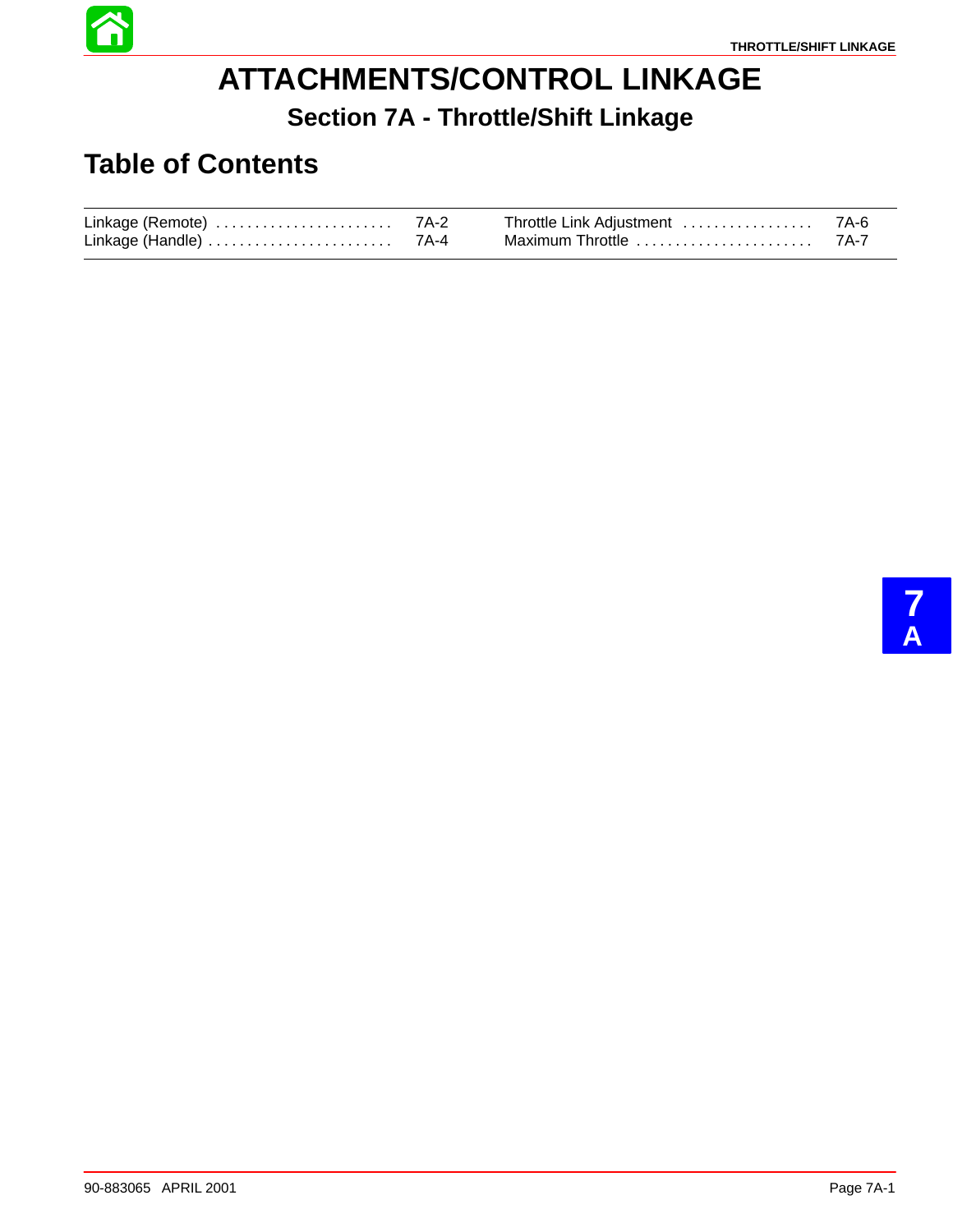

# **LINKAGE (REMOTE)**



Loctite 242 (92-809821)

**2-4-C** With Teflon (92-850736A1)

盯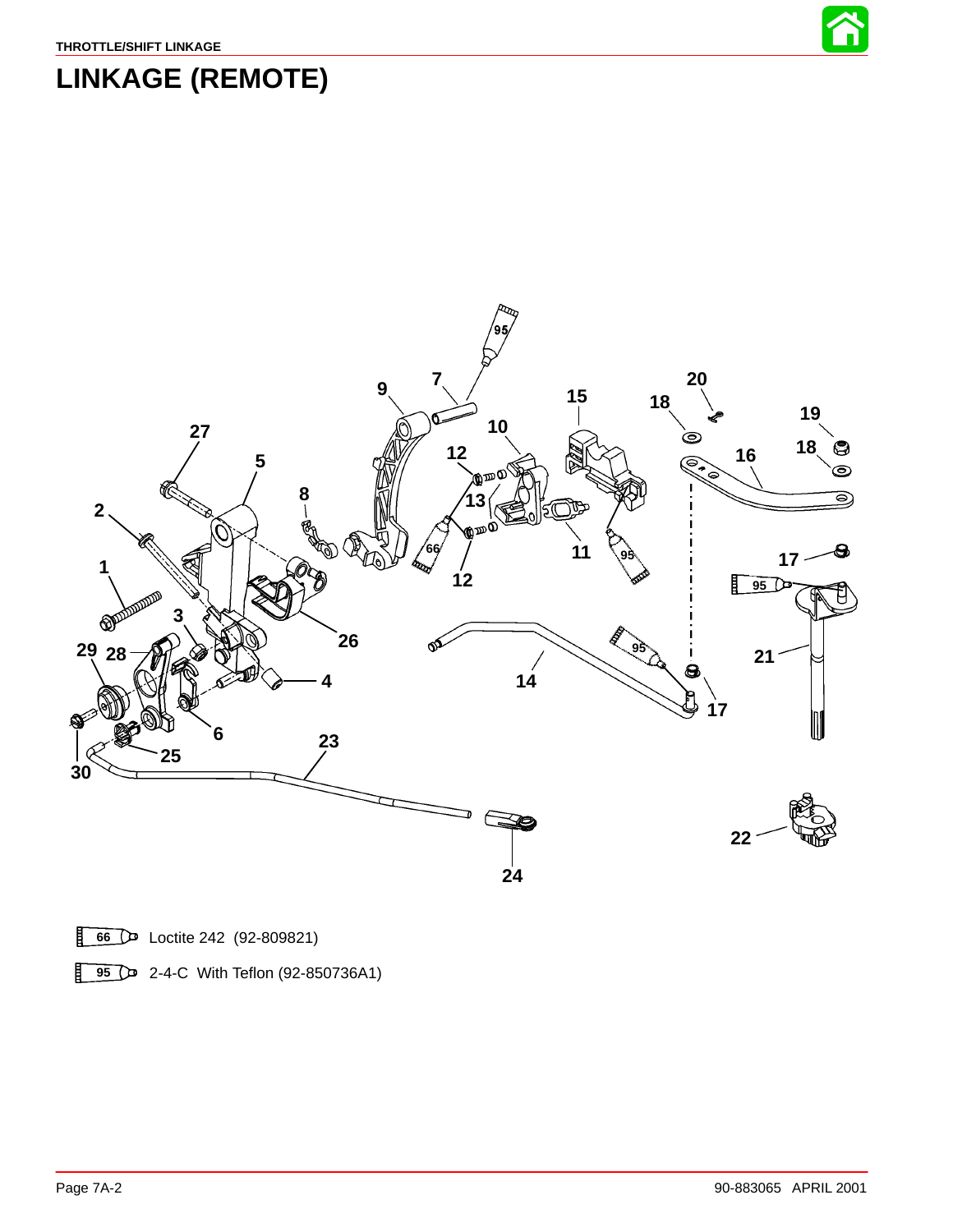

## **LINKAGE (REMOTE)**

| REF.                    |                |                          | <b>TORQUE</b>      |       |      |
|-------------------------|----------------|--------------------------|--------------------|-------|------|
| NO.                     | QTY.           | <b>DESCRIPTION</b>       | Ib-in              | Ib-ft | Nm.  |
| 1                       | $\mathbf{1}$   | SCREW (M8 X 70)          | 100                |       | 11.3 |
| $\overline{2}$          | $\overline{1}$ | SCREW (M6 X 55)          |                    |       |      |
| 3                       | $\mathbf{1}$   | <b>NUT</b>               |                    |       |      |
| $\overline{\mathbf{4}}$ | $\mathbf{1}$   | <b>CAP</b>               |                    |       |      |
| 5                       | $\mathbf{1}$   | <b>THROTTLE LEVER</b>    |                    |       |      |
| $\,6$                   | $\mathbf{1}$   | <b>RETAINER</b>          |                    |       |      |
| $\overline{7}$          | $\mathbf{1}$   | <b>BUSHING</b>           |                    |       |      |
| 8                       | $\mathbf{1}$   | <b>RETAINER</b>          |                    |       |      |
| 9                       | $\mathbf{1}$   | <b>SHIFT LEVER</b>       |                    |       |      |
| 10                      | $\mathbf{1}$   | <b>BRACKET</b>           |                    |       |      |
| $\overline{11}$         | $\overline{1}$ | <b>LATCH</b>             |                    |       |      |
| 12                      | $\sqrt{2}$     | SCREW (M6 X 16)          | 75                 |       | 8.5  |
| 13                      | $\overline{2}$ | <b>SLEEVE</b>            |                    |       |      |
| 14                      | $\mathbf{1}$   | SHIFT ROD                |                    |       |      |
| 15                      | $\mathbf{1}$   | <b>GUIDE - SHIFT ROD</b> |                    |       |      |
| 16                      | $\mathbf{1}$   | <b>SHIFT LINK</b>        |                    |       |      |
| 17                      | 2              | <b>NYLINER</b>           |                    |       |      |
| $\overline{18}$         | $\overline{2}$ | <b>WASHER</b>            |                    |       |      |
| 19                      | $\mathbf{1}$   | <b>NUT</b>               | 75                 |       | 8.5  |
| 20                      | $\mathbf{1}$   | <b>COTTER PIN</b>        |                    |       |      |
| $\overline{21}$         | $\mathbf{1}$   | <b>SHIFT SHAFT LEVER</b> |                    |       |      |
| 22                      | $\mathbf{1}$   | <b>BUSHING</b>           |                    |       |      |
| 23                      | $\mathbf{1}$   | <b>LINK</b>              |                    |       |      |
| 24                      | $\mathbf{1}$   | <b>SOCKET</b>            | 75                 |       | 8.5  |
| 25                      | $\mathbf{1}$   | <b>BUSHING</b>           |                    |       |      |
| 26                      | $\mathbf 1$    | THROTTLE CAM             |                    |       |      |
| 27                      | $\overline{2}$ | SCREW (M6 X 40)          | 75                 |       | 8.5  |
| 28                      | $\mathbf{1}$   | <b>THROTTLE ARM</b>      |                    |       |      |
| 29                      | $\mathbf{1}$   | <b>BUSHING</b>           |                    |       |      |
| 30                      | $\mathbf{1}$   | SCREW (10-16 X .625)     | <b>Drive Tight</b> |       |      |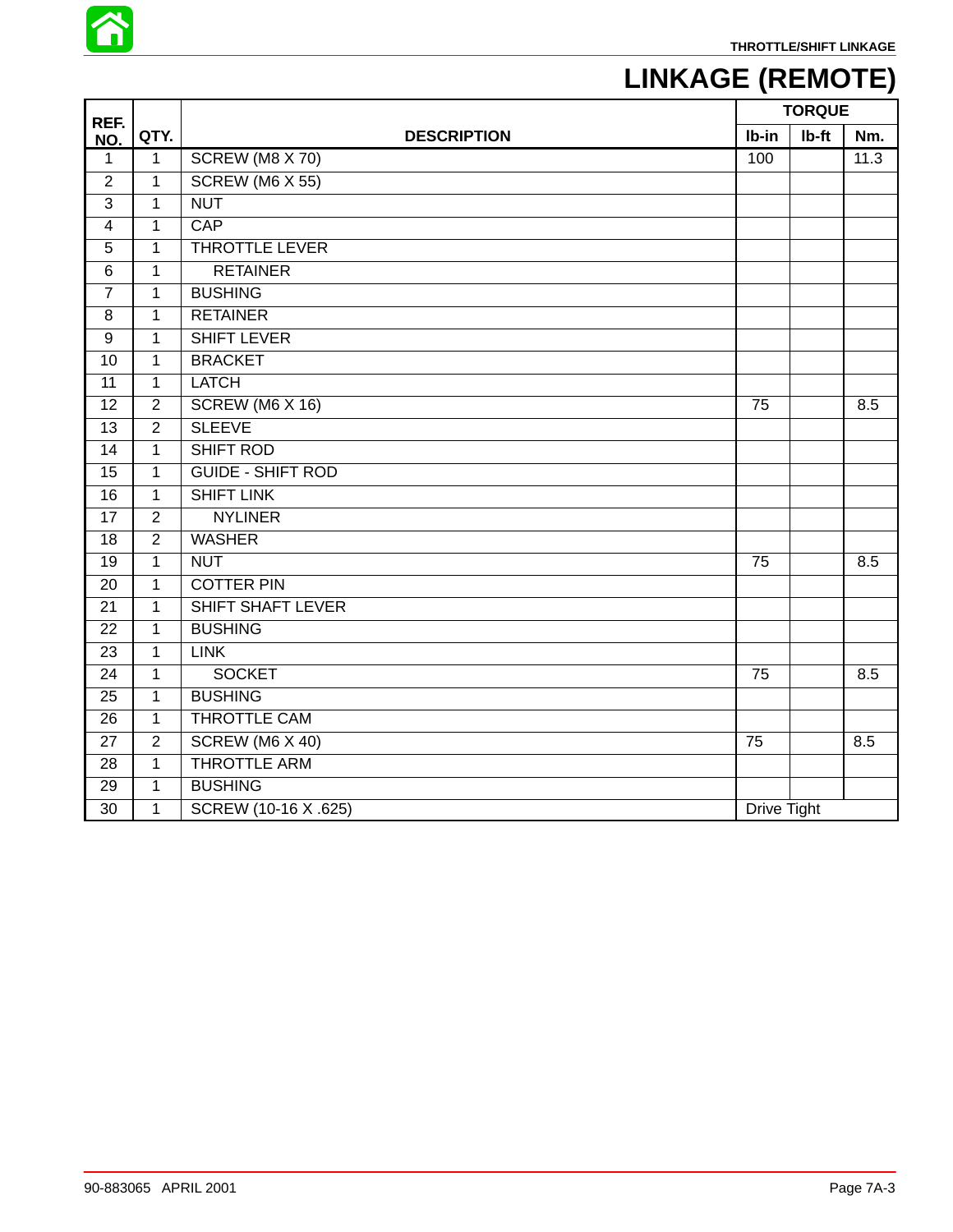

### <span id="page-3-0"></span>**LINKAGE (HANDLE)**

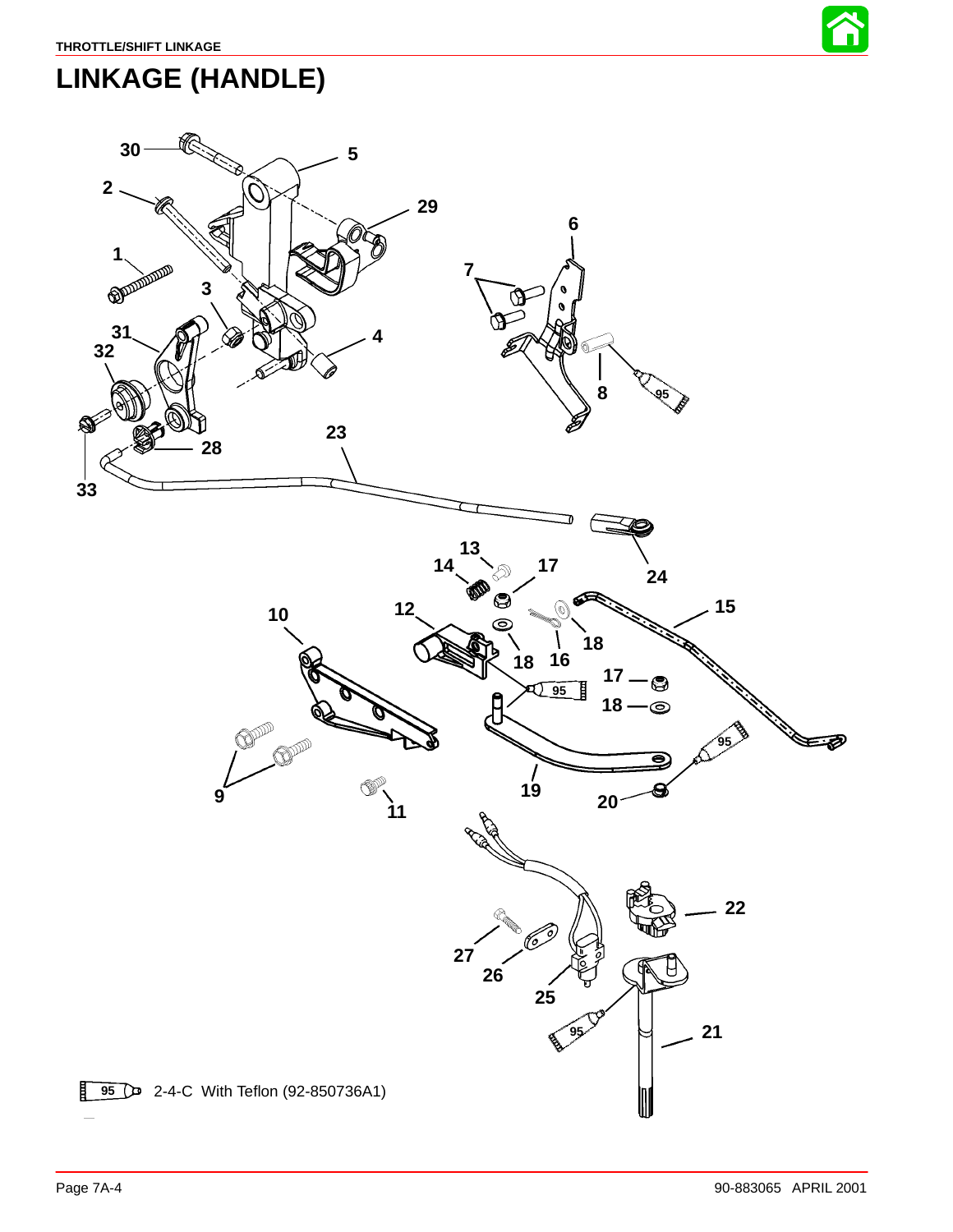

# **LINKAGE (HANDLE)**

| REF.                    |                |                         |             | <b>TORQUE</b> |      |
|-------------------------|----------------|-------------------------|-------------|---------------|------|
| NO.                     | QTY.           | <b>DESCRIPTION</b>      | Ib-in       | Ib-ft         | Nm.  |
| 1                       | $\mathbf{1}$   | SCREW (M8 X 70)         | 100         |               | 11.3 |
| $\overline{2}$          | $\mathbf{1}$   | <b>SCREW (M6 X 55)</b>  |             |               |      |
| $\overline{3}$          | $\mathbf{1}$   | <b>NUT</b>              |             |               |      |
| $\overline{\mathbf{4}}$ | $\mathbf{1}$   | <b>CAP</b>              |             |               |      |
| 5                       | $\mathbf{1}$   | <b>THROTTLE LEVER</b>   |             |               |      |
| 6                       | $\mathbf 1$    | <b>BRACKET (HANDLE)</b> |             |               |      |
| $\overline{7}$          | $\overline{2}$ | SCREW (M6 X 20)         | 75          |               | 8.5  |
| 8                       | $\mathbf{1}$   | <b>BUSHING</b>          |             |               |      |
| $\boldsymbol{9}$        | $\overline{2}$ | SCREW (M6 X 25)         | 75          |               | 8.5  |
| 10                      | $\mathbf{1}$   | <b>SHIFT GUIDE</b>      |             |               |      |
| 11                      | $\mathbf{1}$   | <b>SCREW (M5 X 12)</b>  | 45          |               | 5.1  |
| 12                      | $\mathbf{1}$   | <b>SHIFT SLIDE</b>      |             |               |      |
| $\overline{13}$         | $\mathbf 1$    | SHIFT DETENT            |             |               |      |
| $\overline{14}$         | $\mathbf{1}$   | <b>SPRING</b>           |             |               |      |
| 15                      | $\mathbf{1}$   | <b>SHIFT ROD</b>        |             |               |      |
| 16                      | $\mathbf{1}$   | <b>COTTER PIN</b>       |             |               |      |
| 17                      | $\overline{2}$ | <b>NUT</b>              | 75          |               | 8.5  |
| 18                      | $\overline{3}$ | <b>WASHER</b>           |             |               |      |
| 19                      | $\mathbf{1}$   | <b>SHIFT LINK</b>       |             |               |      |
| 20                      | $\mathbf{1}$   | <b>NYLINER</b>          |             |               |      |
| 21                      | $\mathbf{1}$   | SHIFT SHAFT LEVER       |             |               |      |
| 22                      | $\mathbf{1}$   | <b>BUSHING</b>          |             |               |      |
| 23                      | $\mathbf{1}$   | <b>THROTTLE LINK</b>    |             |               |      |
| $\overline{24}$         | $\mathbf{1}$   | <b>SOCKET</b>           | 75          |               | 8.5  |
| $\overline{25}$         | $\mathbf{1}$   | <b>SWITCH</b>           |             |               |      |
| 26                      | $\mathbf{1}$   | PLATE-SWITCH            |             |               |      |
| $\overline{27}$         | $\overline{2}$ | <b>SCREW (M3 X 20)</b>  | 20          |               | 2.3  |
| 28                      | $\mathbf{1}$   | <b>BUSHING</b>          |             |               |      |
| 29                      | $\mathbf{1}$   | <b>THROTTLE CAM</b>     |             |               |      |
| 30                      | $\overline{2}$ | SCREW (M6 X 40)         | 75          |               | 8.5  |
| 31                      | $\mathbf{1}$   | <b>THROTTLE ARM</b>     |             |               |      |
| $\overline{32}$         | $\mathbf{1}$   | <b>BUSHING</b>          |             |               |      |
| 33                      | $\mathbf{1}$   | SCREW (10-16 X .625)    | Drive Tight |               |      |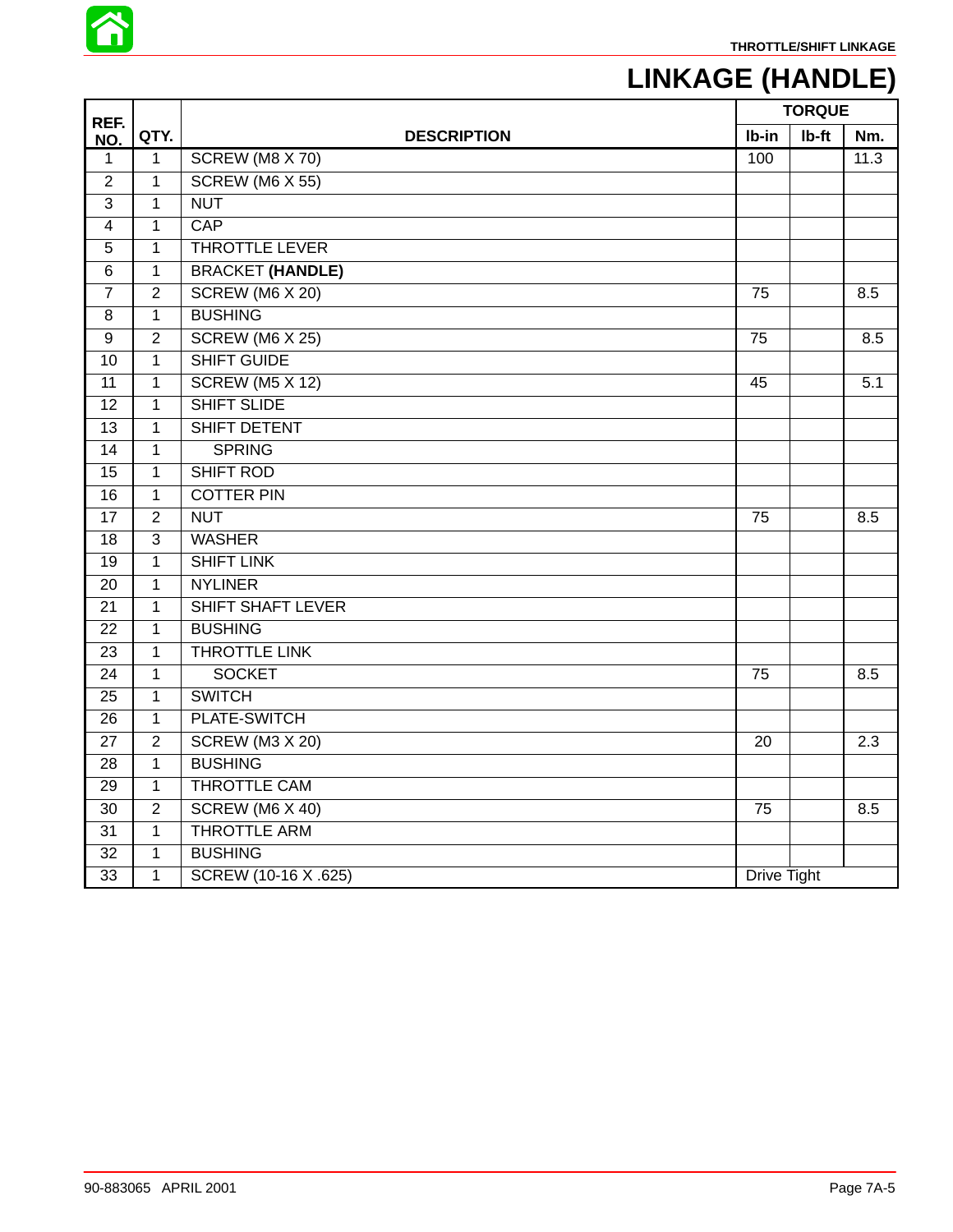

### **Throttle Link Adjustment**

#### **Adjustment**

**NOTE:** For remote control models, remove remote control throttle cable during throttle link adjustment. For tiller handle models, throttle cables remain attached and throttle twist grip should be used to advance throttle during throttle link adjustment.

- 1. Lightly hold throttle body arm against idle stop.
- 2. Slowly push throttle lever forward until you feel the throttle body start to move. The center of throttle arm roller should line up with the throttle cam alignment mark. If adjustment is needed proceed to next step. Tolerance may range from mark to 1/8 inch (3.2 mm) after mark.
- 3. Remove lower cowl. Refer to **Cowl Removal** section 5A.
- 4. Disconnect the throttle link rod from the throttle arm and throttle body arm.
- 5. If the throttle body arm engages (throttle shutter opens) before the center of the roller aligns with the throttle cam alignment mark, shorten the link rod by turning the socket clockwise. If the throttle body arm engages after the roller aligns with the throttle cam alignment mark, lengthen the link rod by turning the socket counterclockwise.
- 6. Snap socket onto throttle body arm and push rod end into throttle arm.
- 7. Repeat steps 1 & 2. Adjust if necessary.